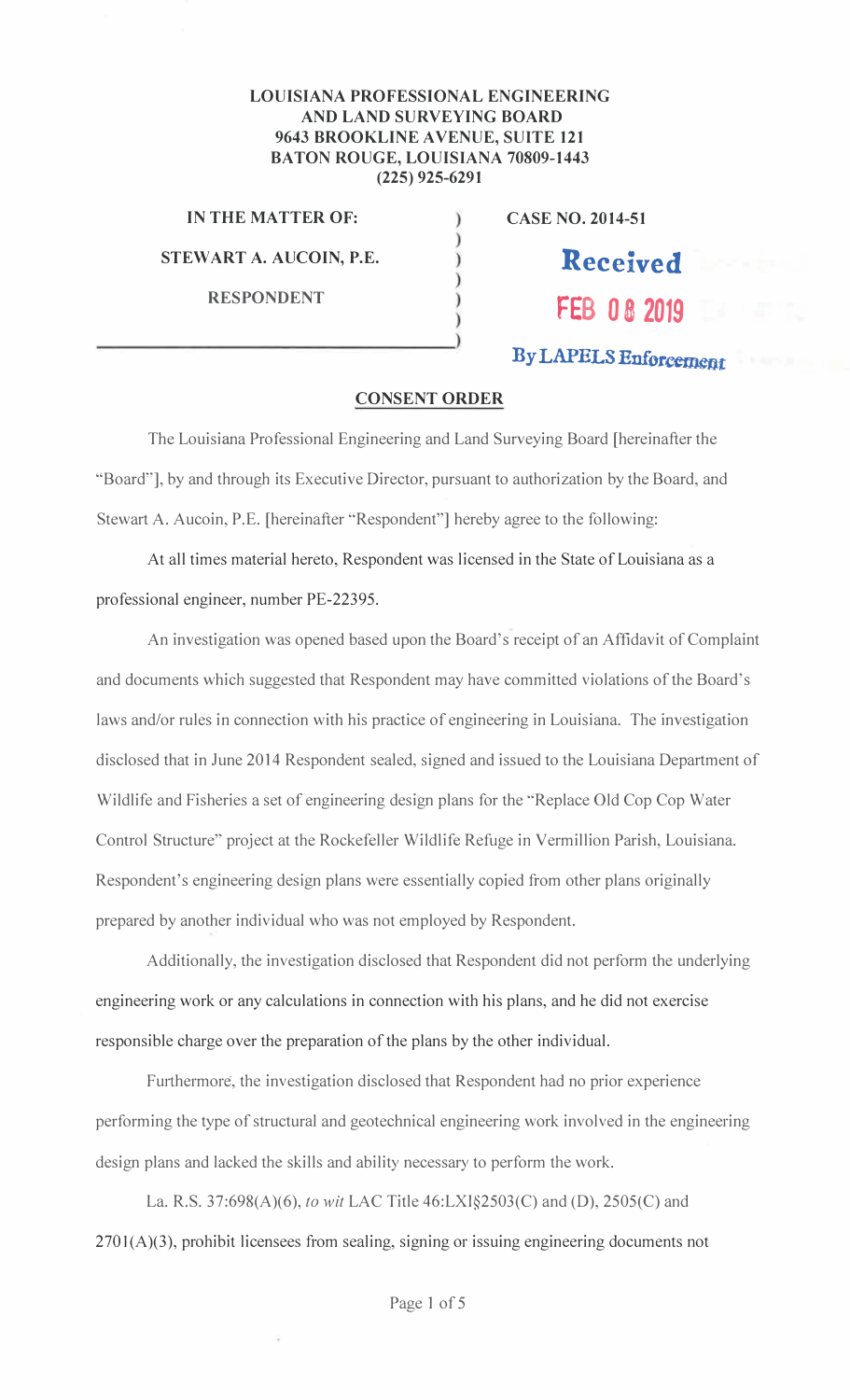prepared by the licensee or under their responsible charge. La. R.S. 37:698(A)(6), *to wit* LAC Title 46:LX1§2505(A) and (B), require licensees to perform services only in the area of their competence and when qualified by education or experience in the specific technical fields of engineering involved. La. R.S. 37:698(A)(6), *to wit* LAC Title 46:LXI§2505(C), prohibit licensees from sealing or signing engineering documents dealing with subject matters in which they lack competence. La. R.S. 37:698(A)(18) prohibits licensees from practicing or offering to practice engjneering when not qualified. La. R.S. 37:698(H) permits the Board to take disciplinary action against persons who violate La. R.S. 37:698(A)(6), *to wit* LAC Title 46:LXI§2503(C) and (D), 2505(A), (B) and (C) and 2701 (A)(3), and La. R.S. 37:698(A)(18), upon a finding of guilt following the preferral of charges, notice and hearing and a majority vote of its entire membership authorized to participate in the proceeding. La. R.S. 37:698(A)(6), La. R.S. 37:698(A)(18), La. R.S. 37:698(H), LAC Title 46:LXI§2503(C) and (D), 2505(A), (B) and (C), and 2701(A)(3) were in effect at all times material hereto.

It is undisputed that **(a)** in June 2014 Respondent sealed, signed and issued engjneering design plans for a water control structure project in Louisiana, **(b)** Respondent's engineering design plans were essentially copied from other plans originally prepared by another individual who was not employed by Respondent, **(c)** Respondent did not perform the underlying engineering work or any calculations in connection with his plans, and he did not exercise responsible charge over the preparation of the plans by the other individual and **(d)** Respondent had no prior experience performing the type of structural and geotechnical engineering work involved in the engineering design plans and lacked the skills and ability necessary to perform the work.

By letter dated July 18, 2018, the Board gave notice to Respondent that it was considering the preferral of charges against Respondent on the grounds that Respondent may have violated **(a)** La. R.S. 37:698(A)(6), *to wit* LAC Title 46:LXT§2503(C) and (D), 2505(C) and  $2701(A)(3)$ , relative to sealing, signing or issuing engineering documents not prepared by the licensee or under their responsible charge; **(b)** La R.S. 37:698(A)(6), *to wit* LAC Title 46:LX1§2505(A) and (B), relative to performing services only in the area of the licensee's competence and when qualified by education or experience in the specific technical fields of engineering involved; **(c)** La. R.S. 37:698(A)(6), *to wit* LAC Title 46:LXI§2505(C), relative to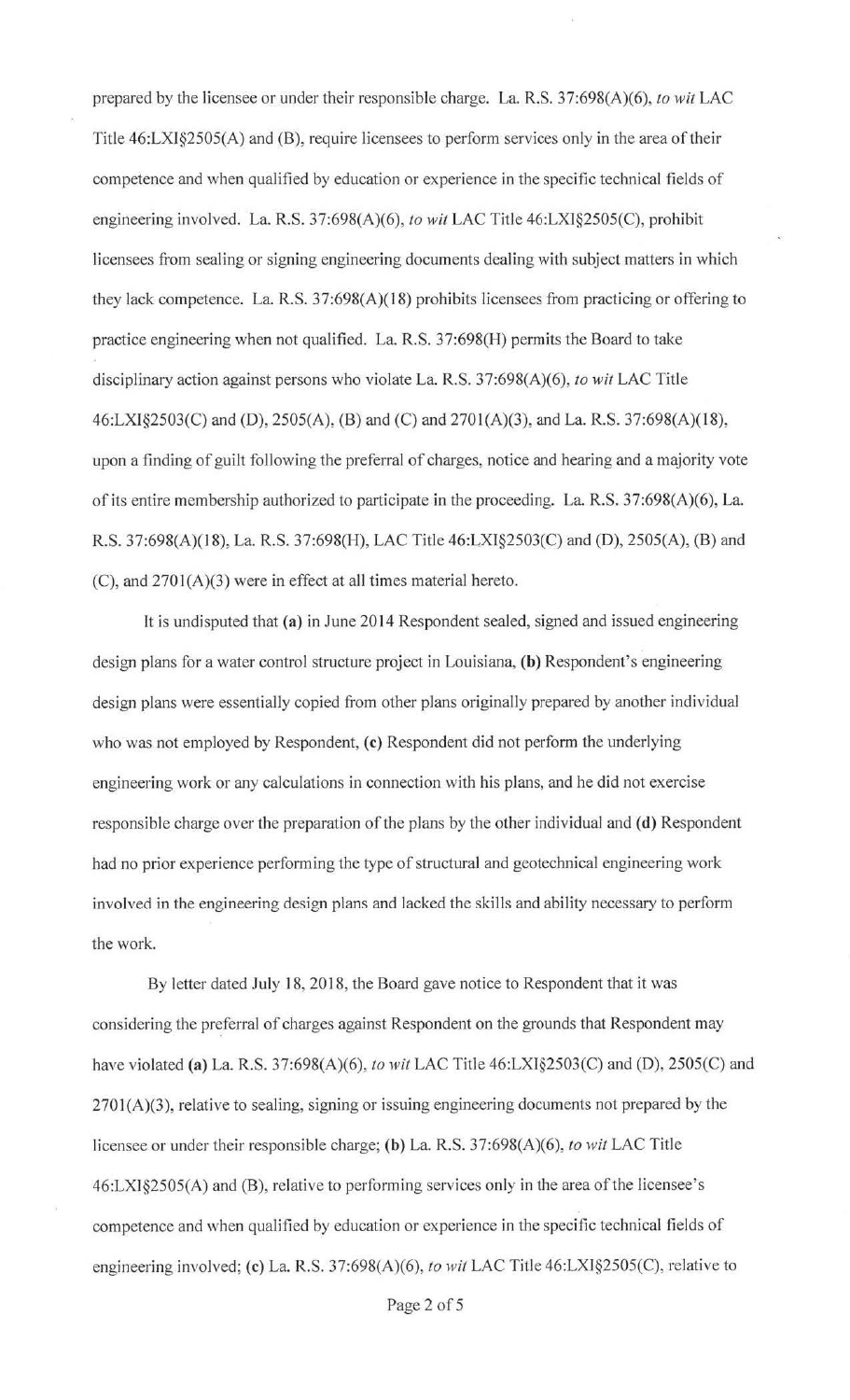sealing or signing engineering documents dealing with subject matters in which the licensee lacks competence; and (d) La. R.S. 37:698(A)(18), relative to practicing or offering to practice engineering when not qualified.

Wishing to dispense with the need for further disciplinary action and to conclude the instant proceeding without further delay and expense, for the purpose of this proceeding only, Respondent and the Board do hereby enter into this Consent Order, in which Respondent of his own free will consents to the issuance of a Consent Order by the Board, wherein Respondent agrees to (a) pay a fine of four thousand five hundred and no/100 (\$4,500.00) dollars, (b) pay administrative costs of one thousand five hundred fifty-one and 51/100 (\$1 ,551.51) dollars, **(c)**  successfully complete the Board's online Louisiana Laws and Rules Quiz, (d) successfully complete the Board's online Louisiana Professionalism and Ethics Quiz and **(e)** the publication of this Consent Order on the Board's website and a summary of this matter in the Board's official journal, the *Louisiana Engineer and Surveyor Journal,* and the reporting of this matter to the National Council of Examiners for Engineering and Surveying (NCEES), identifying Respondent by name.

Respondent admits that his conduct as set forth above constitutes violations of the above referenced laws and/or rules as stated herein. Respondent acknowledges awareness of said laws and/or rules and states that he will comply with all applicable laws and rules henceforth. Respondent has been advised of his right to be represented by counsel before the Board and/or to appear at any hearing personally or by counsel and present witnesses and evidence in his own behalf, he hereby waives this right and his right to appeal, and he states affirmatively that he has been afforded all administrative remedies due him under the law. Respondent further acknowledges awareness of the fact that the signed original of this Consent Order will remain in the custody of the Board as a public record and will be made available for public inspection and copying upon request.

Therefore, in consideration of the foregoing and by signing this Consent Order, Respondent does hereby waive his right to a hearing before the Board, to the presenting of evidence and witnesses on its behalf, to Findings of Fact and Conclusions of Law in this case, and to judicial review of this Consent Order.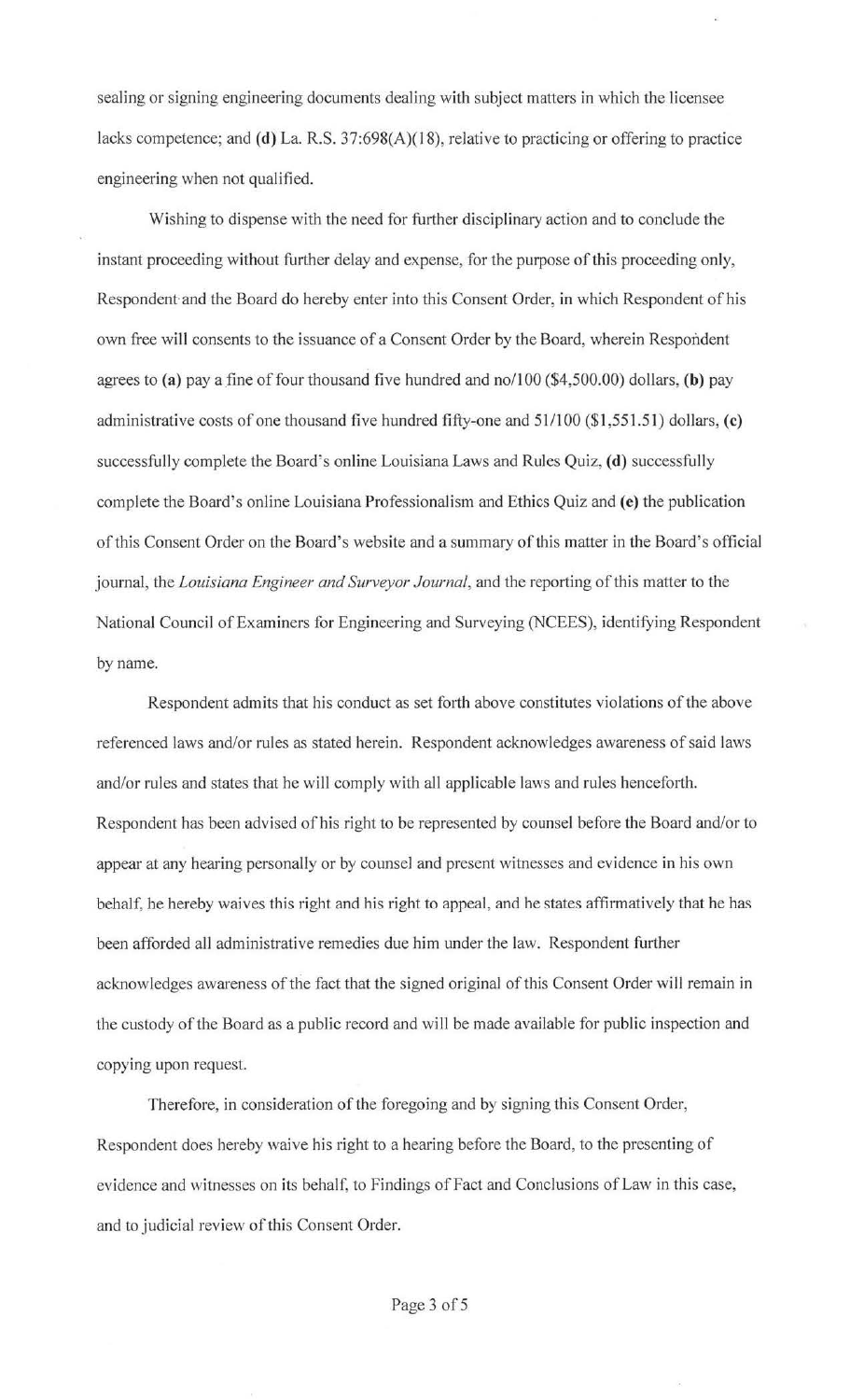Respondent hereby represents that **(a)** he fully understands the meaning and intent of this Consent Order, including but not limited to its final and binding effect, **(b)** he has voluntarily entered into this Consent Order and that no other promise or agreement of any kind has been made to or with him by any person whatsoever to cause the execution of this instrument and **(c)**  the sanctions set forth in this Consent Order do not prevent the Board from taking further disciplinary or enforcement action against Respondent on matters not specifically addressed in this Consent Order.

WHEREFORE, the Louisiana Professional Engineering and Land Surveying Board and Respondent agree that:

I. Respondent shall pay a fine of four thousand five hundred and no/100 (\$4,500.00) dollars, which shall be tendered to the Board by certified check payable to the Board, due upon the signing of this Consent Order; and

2. Respondent shall pay administrative costs of one thousand five hundred fifty-one and 51/100 (\$1,551.51) dollars, which shall be tendered to the Board by certified check payable to the Board, due upon the signing of this Consent Order; and

3. Respondent shall successfully complete the Board's online Louisiana Laws and Rules Quiz with a score of 90% or higher and return it to the Board within sixty (60) days of the effective date of this consent Order; and

4. Respondent shall successfully complete the Board's online Louisiana Professionalism and Ethics Quiz with a score of 90% or higher and return it to the Board within sixty (60) days of the effective date of this Consent Order; and

5. . This Consent Order shall be published on the Board's website and a summary of this matter shall be printed in the official journal of the Board, the *Louisiana Engineer and Surveyor Journal,* and reported to the National Council of Examiners for Engineering and Surveying (NCEES), identifying Respondent by name; and

6. This Consent Order shall not become effective unless and until it is accepted and signed by and on behalf of the Board. Should the Board not accept and sign this Consent Order, it is agreed that presentation of this matter to the Board shall not prejudice the Board or any of its members, staff, attorneys or representatives from further participation, consideration, or resolution of any further proceedings herein.

Page 4 of 5